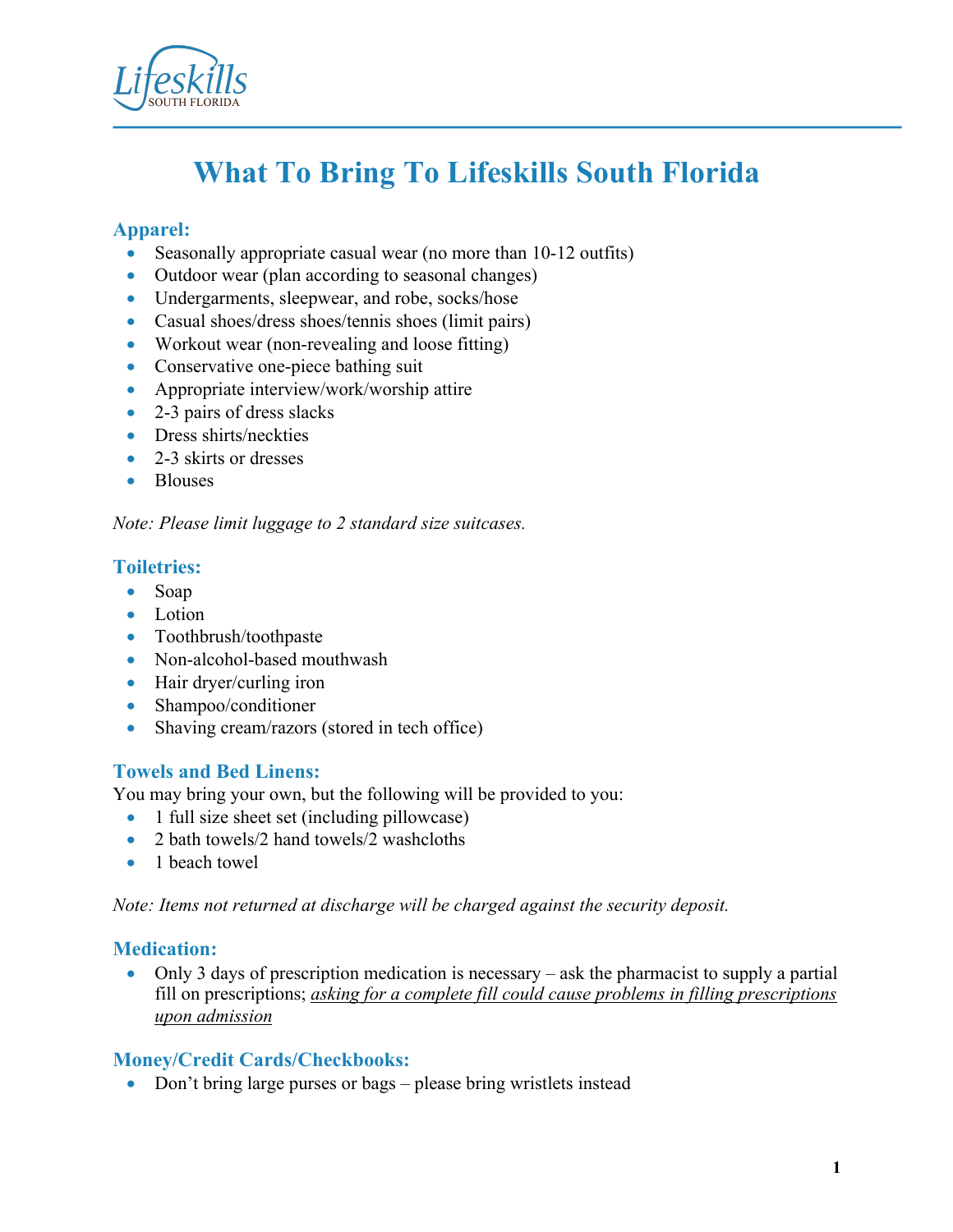

- Credit card and checkbooks will be placed in the safe for use as necessary
- Cash will be deposited into the patient's trust account
- Requests for allowance amounts over \$100 must be sent via gift card

*Note: For convenience, they can be purchased at www.simongiftcard.com or by calling 1-866- 300-9401 or www.americanexpress.com. The cards are mailed directly to your loved one.*

# **Optional Items:**

- Musical instruments
- Family pictures
- Umbrella
- Raincoat
- Reading materials
- Bible
- Kindles/Nooks are ok if they don't have 3G; simple readers are ok
- iPod (nothing with Wi-Fi capability)/personal CD player with headphones

# **Items to Leave at Home:**

- Computers
- Cell phones
- PlayStation/Nintendo/Xbox
- Handheld video games
- Pornographic materials including magazines
- Chewing tobacco
- Any drug/alcohol paraphernalia
- Jeans with holes
- Midriff tops
- Tank tops/spaghetti strap tops
- Any media or other material promoting violence, sex, offensive language, or alcohol/drug use

#### **Any alcohol-based items including:**

- Mouthwash
- Cough syrup
- Perfume/cologne
- Hair gels/hairsprays
- Over the counter medicines including aspirin, cold remedies, nasal sprays, nonprescriptions allergy medicines, herbal supplements, vitamins, weigh-control items, diuretic pills, appetite suppressants, laxatives
- Excessive luggage or clothing (2) standard sized suitcase maximum)
- Hair dye/bleaches
- Playing cards
- Short shorts and skirts (all must be fingertip length when standing)
- Bikinis/speedos
- Tight-fitting clothes
- Alcohol, drug, or occult slogan t-shirts – recovery-oriented is ok
- Excessively high heels